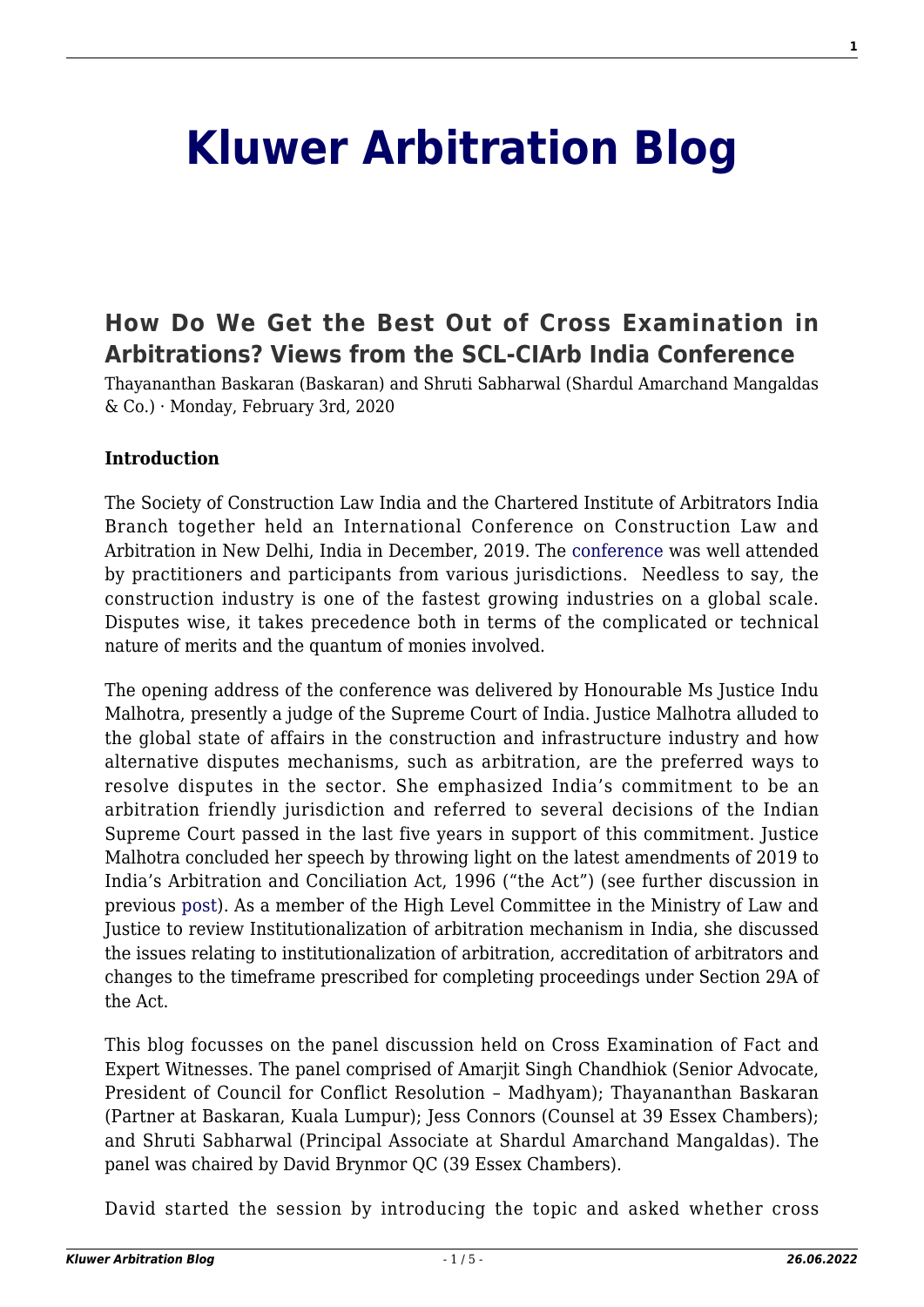examination was an art, as it is commonly referred to or an acquired skill.

## **Overview of Cross Examination in International Arbitration**

Jess gave an overview of [cross examination](http://www.kluwerarbitration.com/document/kli-ka-harbst-2015-ch08?q=Cross%20Examination) in international arbitration. She raised the pertinent issue as to whether a party must necessarily introduce witnesses and whether every witness should be cross examined. She explained that every witness should serve a purpose beyond that found in documents. A witness could be used to explain the context of a document on record, the understanding of the parties when they entered into a contract, information from meetings or events not documented or to prefer the opinion of an expert. As for cross examination, it was suggested that one must consider how much of the witness testimony was relevant to the case and whether or not cross examining a witness could lead to a dangerous situation. Importantly, as in several international arbitrations, the use of the chess clock method by tribunals should also lead to counsels considering which witnesses and what part of their testimonies are priorities or critical to deal with. Jess also referred to the often confusing practice of introducing documents at the time of cross examination. She highlighted a number of factors to bear in mind, during cross examination, like who created and received the document in question, when, what was the context and was there a response before confronting the witness with it. Another aspect which was interesting was Jess's advice on how documents could be used in a cross examination – mainly to point out inconsistencies in the witness's own testimony or in the testimony of other witnesses. Quite rightly, she emphasized the nature of the cross examination to tell the Tribunal a story which is not always so clear in the documents. Jess concluded by encouraging counsels to use the process to speak to the tribunal, especially since in international arbitrations, tribunal members tend to be sophisticated, hailing from different jurisdictions (civil and common), different cultures, etc.

## **Hot Tubbing of Expert Witnesses**

Thaya spoke on [experts and hot tubbing](http://www.kluwerarbitration.com/document/kli-ka-austrian-yb-2019-011-n?q=hot%20tubbing) in international arbitration. He began with an introduction on hot tubbing, or witness conferencing as it is more formally called. Essentially, this approach involves evidence being given by witnesses concurrently and in confrontation with each other. Thaya then spoke about the advantages of hot tubbing, in particular, how it helped to narrow down the issues and allow the witnesses to respond to these issues simultaneously in a collegiate atmosphere. He also noted potential drawbacks to hot tubbing, for example, where the quality of evidence may be affected, and proceedings disrupted, where witnesses in conference prove to be unfriendly, hostile, or even rude to each other. Thaya concluded by suggesting that the advantages of hot tubbing can be best achieved if all parties concerned are suitably prepared. Hot tubbing may remain, though quite rarely nowadays, a relatively novel process to some parties concerned. To overcome this, the experts and the counsel should familiarize themselves with the process. Besides, counsel should describe the hot tubbing process to the expert, so that the expert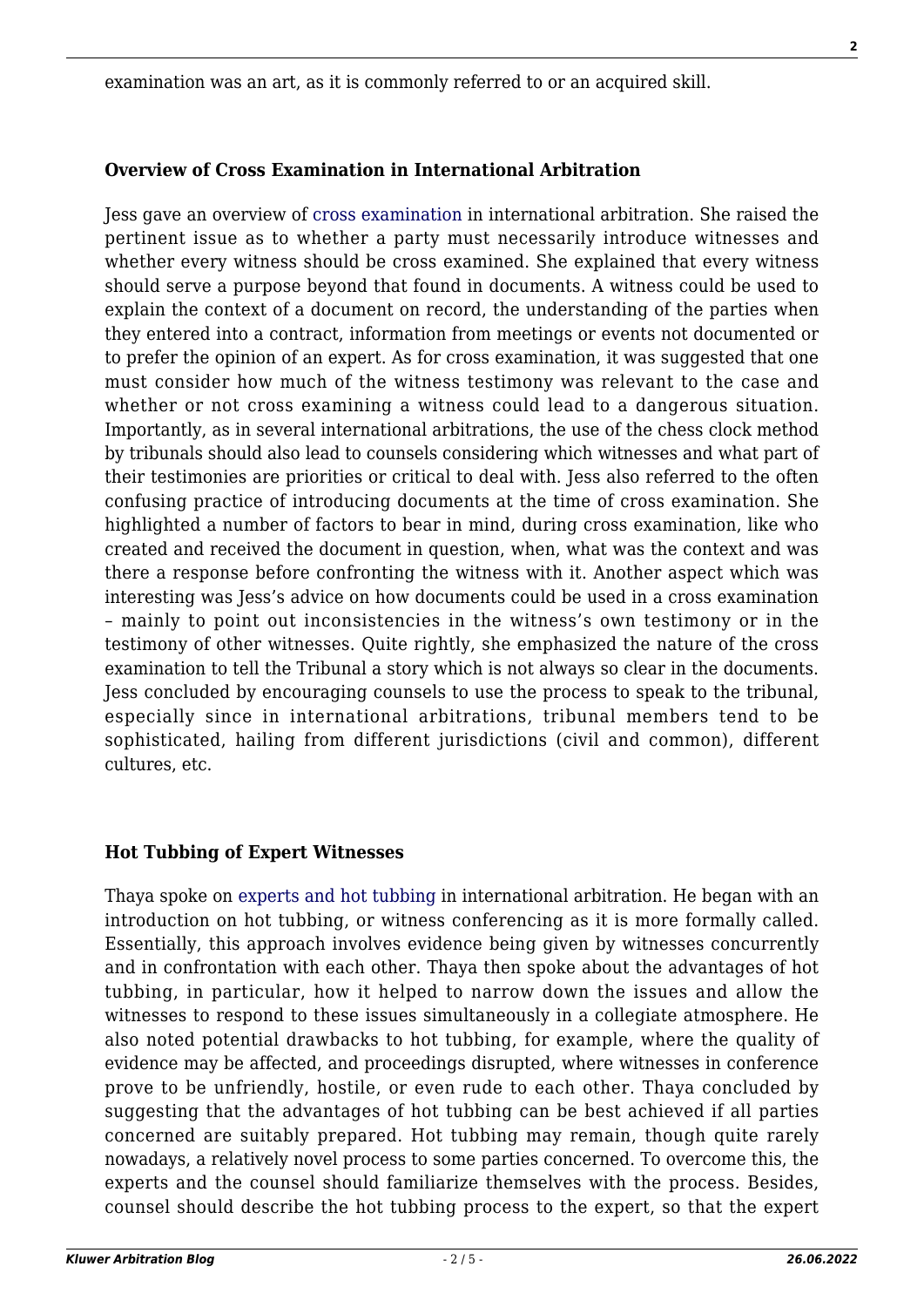knows how the hearing room will be set up, how the questions will be posed, who is allowed to ask questions, and that the expert may be under cross examination during the whole of the hot tubbing process, and they will not be allowed to discuss their evidence with anyone (including counsel) during breaks.

#### **Cross Examination Techniques for Fact and Expert Witnesses**

Shruti then took the floor to provide some tips for cross examination of fact and expert witnesses. She referred to important considerations to bear in mind while preparing for a cross examination in an international arbitration. These included a multi-cultural setting of both tribunal members and witnesses, language and time considerations. She stressed on the use of leading questions and how it was helpful in controlling the process and witness response. She also advised that counsel should prepare a plan in advance for each witness with a clear objective of what is required to be established. Counsels should be fully prepared to bring out the critical inconsistencies in the witness's own testimony, in the testimonies of different witnesses or inconsistencies based on the documents on record. She warned counsels against using cross examination as a fishing expedition given the dangers of receiving new evidence one may be unprepared for. Speaking on construction arbitrations in particular, Shruti also guided the audience in the use of technical documents, a common feature of construction arbitrations, during cross examination, which the tribunal members may be unfamiliar with. She suggested that correspondence be used so as to give context to the technical documents and to segregate documents into issues and sub-issues to avoid confusion. Interestingly, she pointed out that the sequence of the questions should also be framed in a manner where the first and last set of questions should be most impactful to create a lasting impression in the minds of the tribunal members.

## **Experienced Practitioners' Outlook**

Amarjit aptly concluded the panel discussion with specific instances in cross examinations from his long career. Not only did he advise the audience on using every witness to make a precise point but he also suggested that counsels should know when to stop pursuing a line of cross examination. Amarjit alluded to the dangers of badgering a witness for answers and suggested the use of cross examination with documents on record to build a story for the tribunal. He also suggested the limited use of techniques such as questioning the credibility of a witness unless counsels were sure of establishing a lack of personal knowledge or expertise. As regards expert witnesses, Amarjit agreed that hot tubbing could be an effective tool but must be approached with caution. He agreed with Thaya that hot tubbing of experts may not be helpful where experts are using completely different methodologies to arrive at their opinions.

Once the panel had concluded their discussions, David opened the question and answer session for the audience. Questions ranged from hot tubbing techniques to whether cross examination could be done away with in arbitration proceedings to the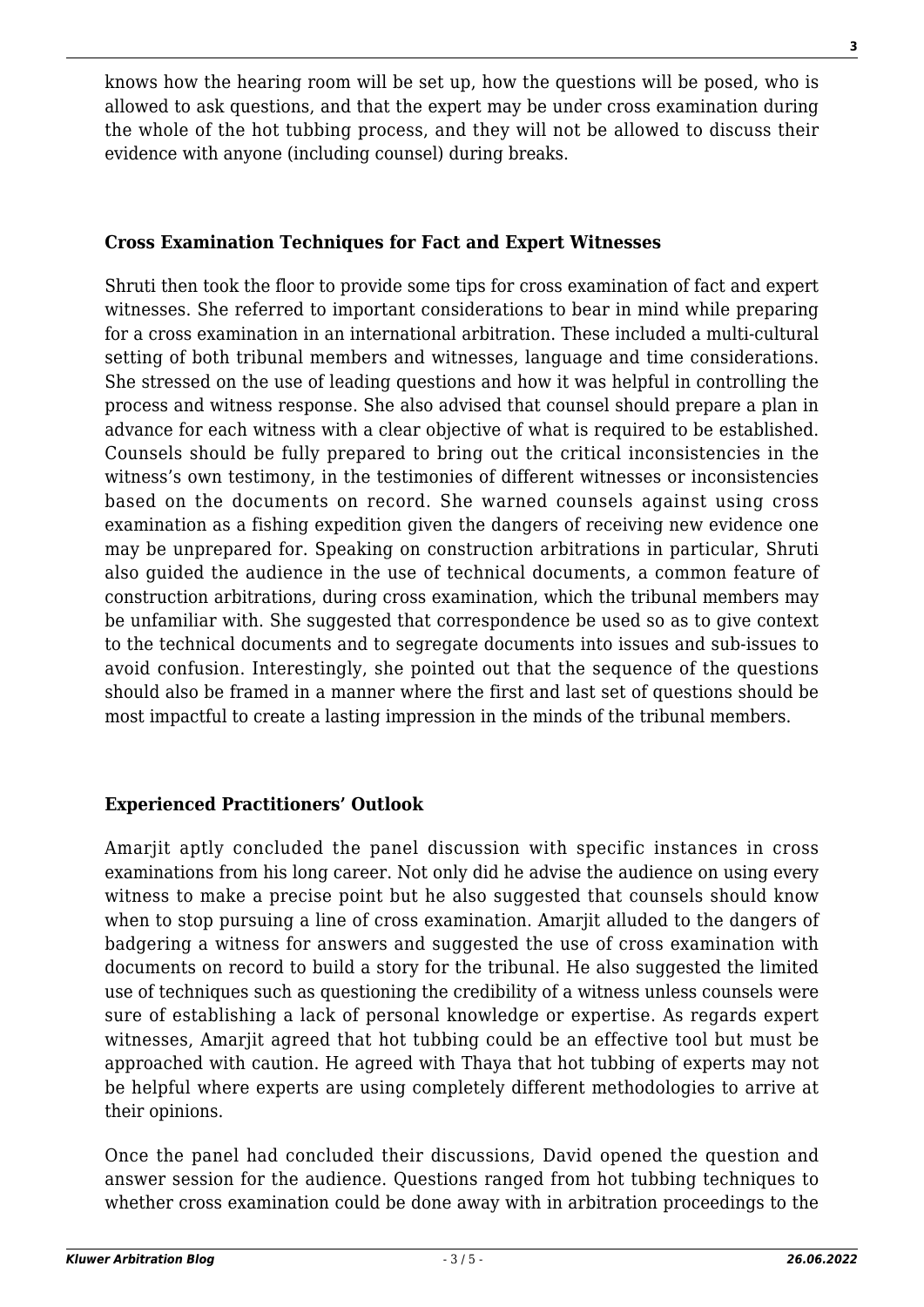use of confidentiality clauses, all of which were discussed and answered by the panelists.

## **Conclusion**

Given that cross examinations continue to play a vital role in arbitrations, the session was well appreciated by the audience comprising both in-house legal officers and practitioners alike. It is needless to state that adopting the correct techniques in conducting cross examinations can go a long way in the outcome of a case. The emerging trends such as adoption of the chess clock methodology, hot tubbing of experts and introduction of witness panels for fact witnesses are techniques, which are increasingly being adopted in proceedings. This is to enable a more efficient system of cross examination, which, when unregulated, has the potential to take up several days, if not weeks on average. No longer do parties have the patience and time, not to mention the money to spend on protracted legal battles in courts or before tribunals. Counsels are more accountable today as to how proceedings are managed. Conferences such as this allow a free exchange of ideas which goes a long way towards the fine tuning of arbitration processes in the construction/ infrastructure industry, which continues to emerge as the largest disputes sector in the world.

## **Profile Navigator and Relationship Indicator**

Offers 6,200+ data-driven arbitrator, expert witness and counsel profiles and the ability to explore relationships of 13,500+ arbitration practitioners and experts for potential conflicts of interest.

[Learn how](https://www.wolterskluwer.com/en/solutions/kluwerarbitration/practiceplus?utm_source=arbitrationblog&utm_medium=articleCTA&utm_campaign=article-banner) **[Kluwer Arbitration Practice Plus](https://www.wolterskluwer.com/en/solutions/kluwerarbitration/practiceplus?utm_source=arbitrationblog&utm_medium=articleCTA&utm_campaign=article-banner)** [can support you.](https://www.wolterskluwer.com/en/solutions/kluwerarbitration/practiceplus?utm_source=arbitrationblog&utm_medium=articleCTA&utm_campaign=article-banner)

*To make sure you do not miss out on regular updates from the Kluwer Arbitration Blog, please subscribe [here](http://arbitrationblog.kluwerarbitration.com/newsletter/). To submit a proposal for a blog post, please consult our [Editorial Guidelines.](http://arbitrationblog.kluwerarbitration.com/editorial-guidelines/)*